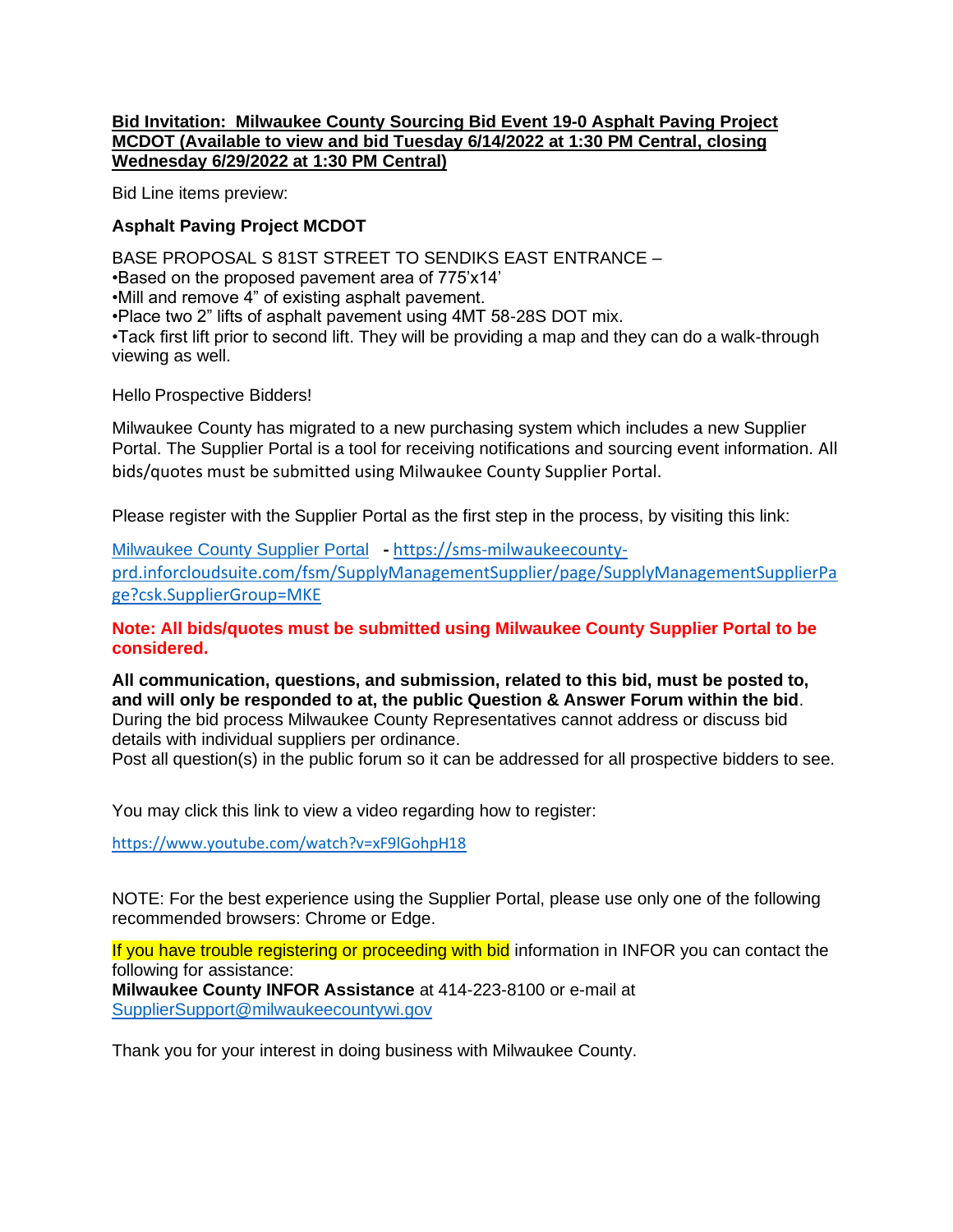## **Event # 19-0**

**Name:** Asphalt Paving Project MCDOT

**Description:** Asphalt Paving Project MCDOT

BASE PROPOSAL S 81ST STREET TO SENDIKS EAST ENTRANCE –

•Based on the proposed pavement area of 775'x14'

•Mill and remove 4" of existing asphalt pavement.

•Place two 2" lifts of asphalt pavement using 4MT 58-28S DOT mix.

•Tack first lift prior to second lift. they will be providing a map and they can do a walk-through viewing as well.

| <b>Buyer: Peterson, Carsten</b> | <b>Status: Draft</b>            |
|---------------------------------|---------------------------------|
| <b>Event Type: RFB</b>          | <b>Currency: USD</b>            |
| <b>Category: BASIC BID</b>      |                                 |
|                                 |                                 |
| <b>Sealed Bid: No</b>           | <b>Respond To All Lines: No</b> |

**Q & A Allowed:** Yes **Number Of Amendments:** 0

**Display Bid Tabulation:** Display When Event Closed For Bidding

## **Event Dates**

**Preview: Q & A Open:** 06/14/2022 04:00:00 PM **Open:** 06/14/2022 01:30:00 PM **Q & A Close:** 06/24/2022 10:30:00 AM **Close:** 06/29/2022 01:30:00 PM **Dispute Close:** 07/06/2022 01:30:00 PM

## **Terms And Conditions**

## **MKE Terms and Conditions**

#### **MKE Term for purchase**

Please sell the item requested.

#### **Additional Prerequisite Requirements Asphalt paving**

Prerequisite Requirements to Bid:

Delivery: Delivery shall be made not later than 30 calendar days after receipt of order release.

Bid Line Pricing is "delivered pricing". F.O.B. Destination

Questions: All questions related to this bid must be posted to, and will only be responded to at, the public Question & Answer Forum within the bid found within the Bid at "Q & A Board".

Bidder/Supplier must be licensed/authorized to sell/distribute bid product/item with responsibility to manufacturer warranty and license agreements for Milwaukee County.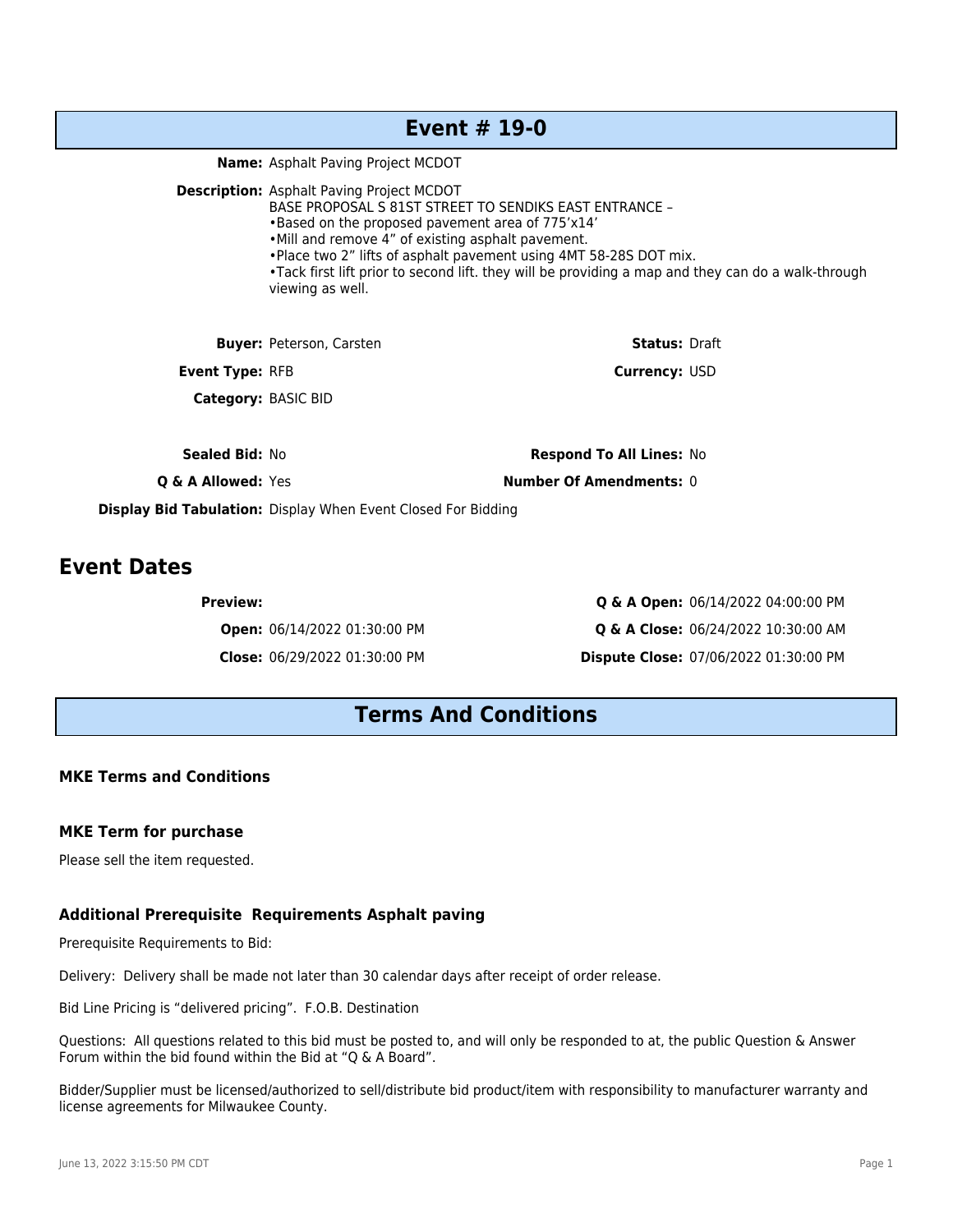All items represented on this bid must be available to, and supported by, the manufacturer warranty and license agreements for Milwaukee County. Proof of this support, by an authorized manufacturer representative, will be required before an award will be confirmed.

State Make and Model of Item(s) bid.

Condition must be new (in the box).

This will be an aggregate bid award. As such, only bidders who provide bid prices for each and every line item will be accepted.

Alternate proposals to items specified are not allowed for this bid.

Milwaukee County is a Municipal Government Organization so apply any governmental contracting options available to your business for this bid/quote (GSA, University of Wisconsin, VendorNet, MMCAP, NPP, SourceWell, NJPA, Omnia, US Communities, NASPO, National IPA or related State or Federal contracts). Reference details of any government contract pricing applied in quote response. Milwaukee County qualifies for use of GSA contracts under Cooperative Purchasing- Available for purchase by local government entities in accordance with Section 211 of the E-Government Act of 2002 and Disaster Recovery Purchasing. - Available for purchase by local government entities in accordance with Section 833 Disaster Recovery Purchasing.

Bid submissions will be assessed for Total Cost of Ownership financial benefit, providing a cost basis for determining the total economic value to Milwaukee County. In the case of comparing TCO of existing versus proposed solutions, consideration will be given of costs required to maintain the existing solution that may or may not be represented in a proposed submission.

Milwaukee County reserves the right to reject any or all bids or any portion of any or all bids when, in the opinion of the Purchasing Director, the best interest of the County will be served thereby.

Milwaukee County Procurement reserves the right to negotiate with low bidder regarding contract deliverables.

Milwaukee County reserves the right to cancel this Invitation to Bid.

Quantities represent a total delivery requirement.

Request for price increases will be allowed only at renewal of the contract. Notification of a proposed price increase must be received by Milwaukee County one hundred twenty (90) days prior to the expiration of said contract. This notification of price increase must be sent to Milwaukee County Procurement Division on the vendor's letterhead and signed by a principal of the company. In your submission include all documentation supporting any direct relationship to price increase(s) requested: such as industry raw materials increases, marketplace issues, freight costs, etc. Approval of any price increase shall be at the sole discretion of Milwaukee County.

Reference Milwaukee County Organization at link: https://county.milwaukee.gov/EN

#### **Scope of Work**

#### **Initial Scope**

Contractor shall specifically perform all of the services and achieve the objectives as set forth in its application submitted to County, and as indicated in the Products and Services Covered by this Agreement section of this agreement including those mentioned on Statement of work or Scope of Work Documents.

#### **Change in Scope**

It is understood that services may be added and/or removed throughout the duration of the contract and the notification of changes will come via an emailed letter from County. The Milwaukee County Department of Health and Human Services Year 2019 Purchase of Service Guidelines - Program and Technical Requirements, the provisions of Contractor's proposal, and the Milwaukee County Department of Health and Human Services Administrative Probation Policy for Noncompliance with Contract and Fee-for-Service Requirements, are incorporated herein by reference and made a part of this Contract as if physically attached hereto and Contractor shall comply therewith.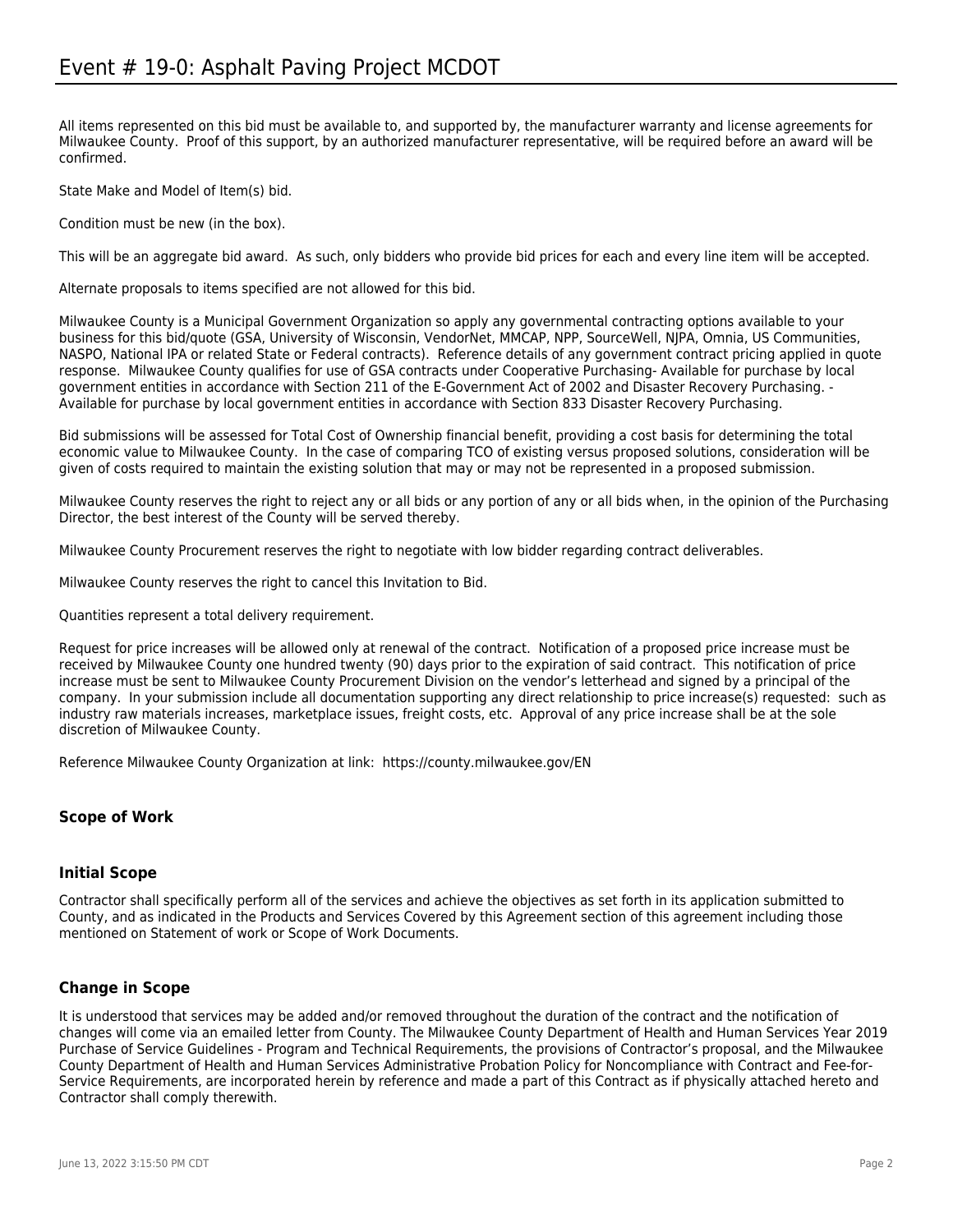## **Contractor/Provider Obligations**

## **Provider Level Obligations**

Provider understands and agrees that all provisions of this Agreement are in effect at all times that Covered Services are provided.

## **Standard Obligations**

In the event that this Agreement establishes a different standard or obligation on a given matter than Federal, State, or Local laws, rules, or other regulations, the greater standard shall apply. In the event that there are any inconsistencies between this document and other Agreement items, the following order of precedence shall be followed:

1) This document;

2) Other Policies and Procedures;

3) Email or other written communication, unless it is specifically authorizing a waiver or exemption to 1 or 2, above.

## **Occupancy Permit**

Provider agrees to obtain, post, and submit upon request an Occupancy Permit, or equivalent, as required by municipality, which demonstrates that use of the location for Covered Services is permitted.

## **Changes or Conditions**

Provider agrees to notify Purchaser in writing within 5 business days (except where otherwise identified) of any of the following changes or conditions:

1.Agency name;

2.Agency ownership;

3.Agency director/CEO;

4.Hiring or change in status of Executive Director, senior management, or any corporate officer; (submission of staff information through the standard staff add/drop process is sufficient to meet this item)

5.Agency business or billing address(es);

6.Telephone or fax number;

7.E-mail address;

8.Federal Employers Tax ID (FEIN) number;

9.Change of insurance carrier or insurance coverage;

10.Change in or restriction of Provider, DSP, and/or Indirect Staff license(s), including occurrence of negative findings such as license suspension, surrender, expiration, or revocation, or request of forfeiture, fines, or plan(s) of correction due to licensing violations that occur. This condition carries a notification requirement of ONE business DAY;

11.Any arrests, charges or convictions of DSP and/or Indirect Staff. This condition carries a notification requirement of ONE business DAY;

12.Inability to accept referrals and process intake or assessment of referrals within the timelines defined in Purchaser Policies and Procedures, including if Provider has wait lists;

13.Inability to adhere to any other schedules or timelines as required by County policies and procedures or any other County or Contractor guidelines including other published schedules. This condition carries a notification requirement of TWO business DAYS; 14.Inability to support the level of agreed upon services as contained in DHHS guidelines or contractor's proposals, budget or any other statement of work.

15. Inform Purchaser for any change of staff role for EHR system access or deactivation within two (2) business days.

16.Discontinuation of agreed upon service(s) requires ninety (90) day prior notice from Provider (except termination of contract which requires 120, day prior notice).

#### **Access**

Provider agrees to have access to a computer with internet capability and a functional email account that Purchaser can use for ongoing communication with Provider. Provider also agrees to check email a minimum of once per business day and respond to Purchaser within the requested time limits.

## **Ownership or Location Change**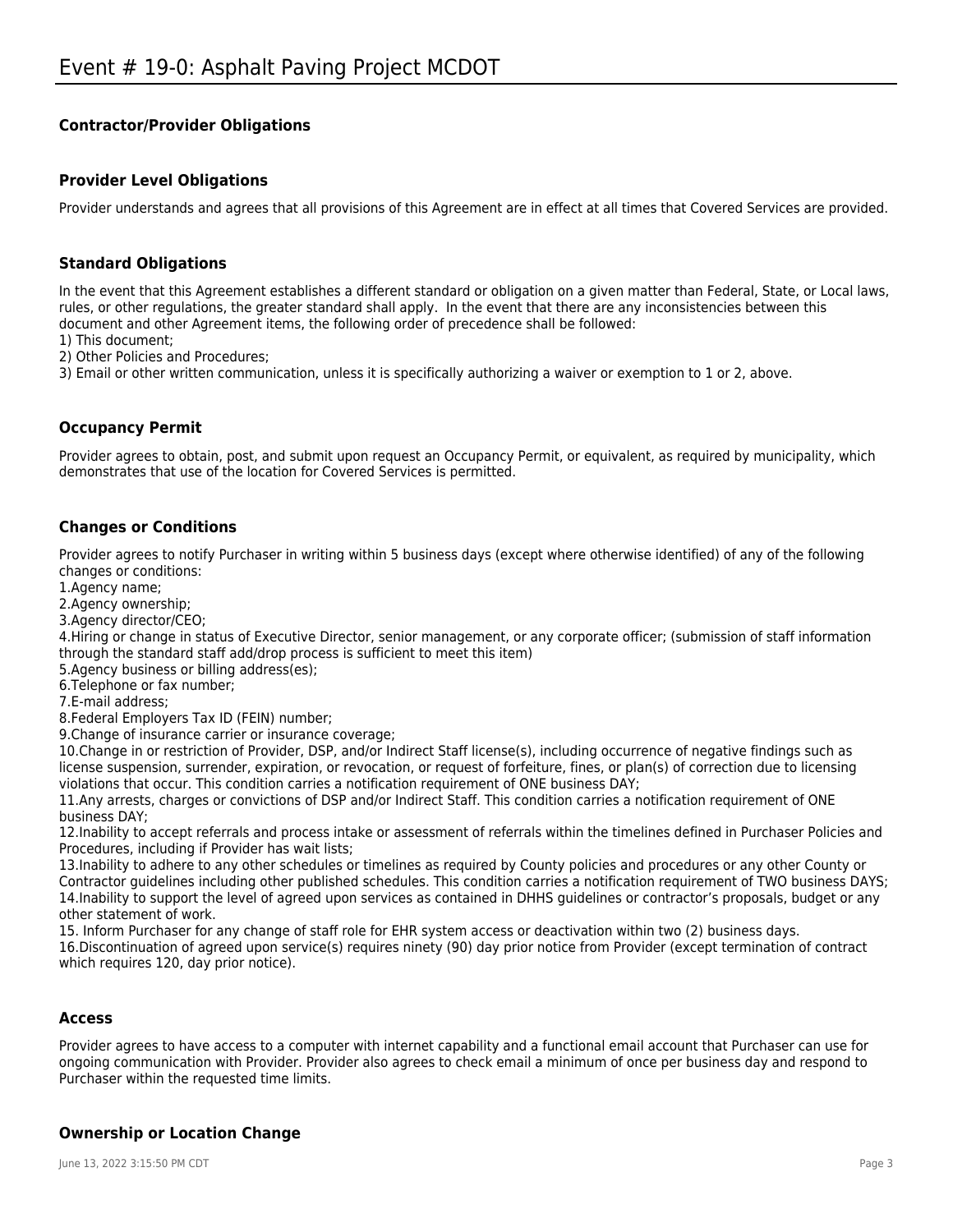Provider agrees to provide notification prior to making changes in ownership structure or location of any site where Covered Services are provided, to ensure that proposed organizational changes are consistent with Agreement. Changes in location and/or ownership structure may result in termination of this Agreement.

## **Provider Policies and Procedures**

Provider agrees that its own policies and procedures are enforceable under this Agreement, and that those policies and procedures shall be submitted upon request of Purchaser.

## **Evaluation Efforts**

Provider shall fully cooperate with any and all program or service evaluation efforts as may be required by Purchaser during the term of this Agreement.

#### **Evaluations**

Provider shall fully cooperate with any and all program or service evaluation efforts as may be required by Purchaser during the term of this Agreement.

#### **Required Documents**

Provider is required to submit the required documentation, reports, invoices, billings, evaluation reports, Add-Drop Form, and other supportive documentation within the stipulated time as required by Purchaser.

#### **Requested Information**

Provider agrees to provide a response to requests from Purchaser or submit required data and/or information and/or required notification(s) per Agreement to Purchaser or the Purchaser's authorized agents, by the timeline specified, or in the format specified by the Purchaser or its agents. If the Provider fails to submit required response, data and/or information to the Purchaser, or the Purchaser's authorized agents, or fails to submit such data or information in the required form or format, by the deadline specified by the Purchaser or its authorized agents, the Purchaser may immediately impose liquidated damages in the amount of \$75 per day for each day beyond the deadline that the Provider fails to submit the response or data or fails to submit the response/data in the required form or format, such liquidated damages to be deducted from the Provider's payments, unless a prior extension (before deadline) has been approved by Purchaser or Purchaser's agents.

#### **Outcomes and Measures**

Provider agrees to comply with Purchaser required outcomes and measures, or if Provider adopts Provider developed outcomes, Provider must submit for Purchaser approval.

#### **Reference Materials**

Provider agrees to recognize Milwaukee County DHHS as a funding source in all print materials that reference the contracted program.

## **Provider Obligations for DSPs and Indirect Staff**

#### **Employment Status**

Provider understands and agrees that the employment status of individual DSPs or Indirect Staff with Provider is not dependent on approval, denial, or any other administrative action by Purchaser and is solely a matter of Provider discretion. Any administrative decision by Purchaser only affects eligibility of DSP and/or Indirect Staff to provide Covered Services and does not affect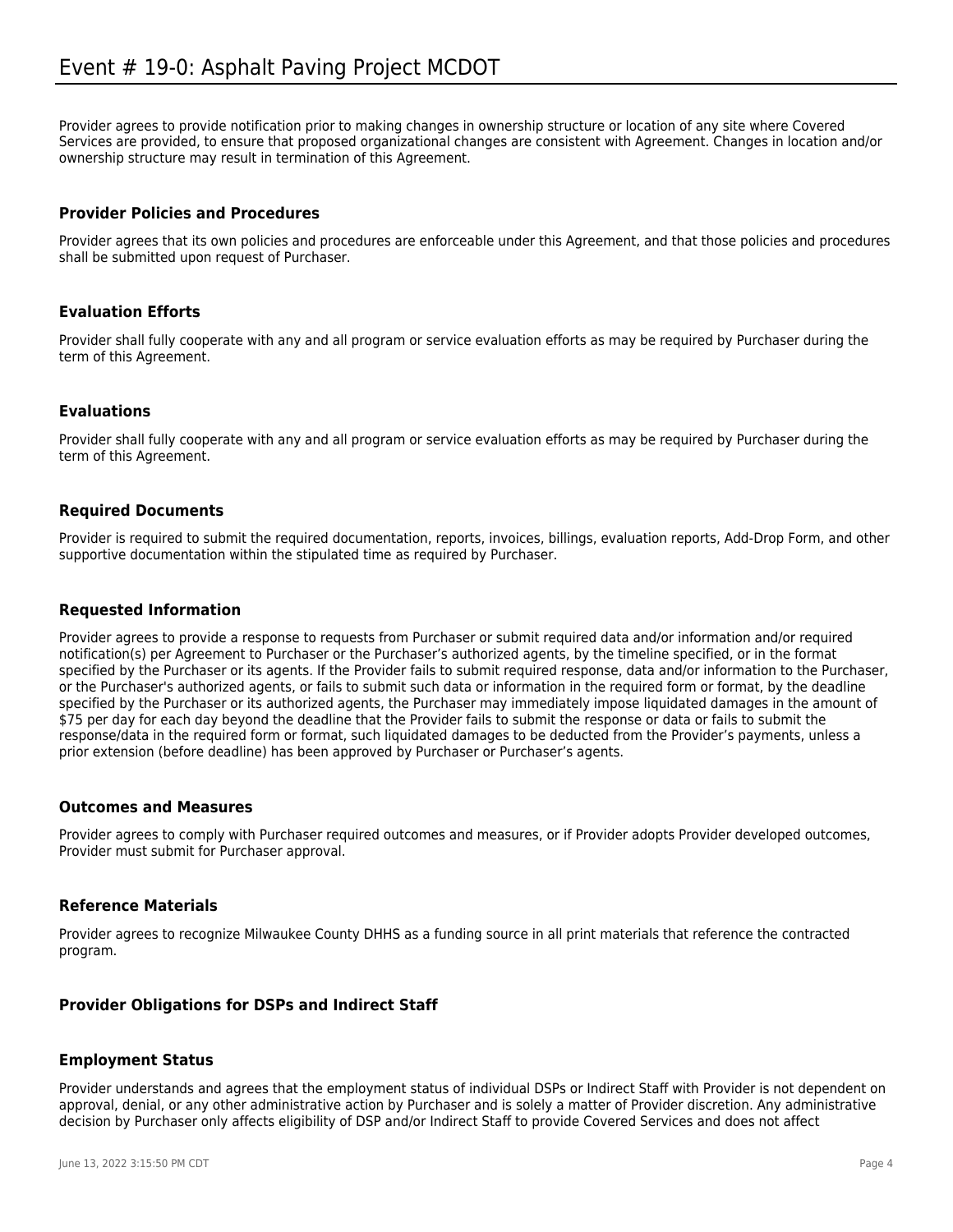employment eligibility of individual with Provider.

## **Background Checks**

Provider agrees to abide by the terms of chapters 48 and 50 Wisconsin statutes requiring Background Checks on all caregivers as set forth in Section Twenty-three (Compliance with Caregiver Background Checks) of this Agreement, and the terms of the DHHS Caregiver Background Check Policy and Procedure, No. 001 (policy can be found at: https://county.milwaukee.gov/EN/DHHS/Provider-Portal).

## **Conviction History**

In addition to compliance with Caregiver Background Checks (Section 23) regarding barred convictions, Provider will also consider conviction history of any candidate before requesting to add as a DSP and/or Indirect Staff to determine suitability based on a substantially related test as described in DHS 12.06: (http://docs.legis.wisconsin.gov/code/admin\_code/dhs/001/12).

In instances including, but not limited to, multiple (2 or more), recent (within five years), or felony convictions, or for any charges with open dispositions, Provider may be required to obtain a copy of the Criminal Complaint from the Clerk of Court's Office, to determine whether a conviction is substantially related to care of a client. County reserves the right to make a final determination regarding conviction records and whether a conviction is substantially related to the Covered Service in question.

Purchaser will also consider status of probation/parole, extended supervision, deferred prosecution agreement, or participation in a Driver Safety Plan in evaluating eligibility to enter network.

Provider shall conduct subsequent background checks at intervals no greater than those prescribed by the Wisconsin statutes and/or the terms of the DHHS Caregiver Background Check Policy and Procedure, No. 001, or as often as is necessary to ensure that Individual DSPs and/or Indirect Staff have suitable backgrounds and are free of any barred convictions at all times that services are delivered.

Provider shall have a written policy which is communicated to all DSP, ISP and Indirect Staff upon hire and no greater than 12 months thereafter requiring immediate (within 24 hours of the event) notification to Provider of any new arrests, charges or convictions. Communication of this policy shall be documented with the employee's signature, dated, and kept in the employee file.

#### **References**

Provider shall obtain a minimum of two favorable work related references, which must include the phone number and address, to be documented in writing, for any candidate requested to be added as a DSP or Indirect Staff. This documentation shall be retained in the personnel file and submitted to Purchaser upon request. Purchaser reserves the right to consider education in lieu of work experience.

#### **DSP or Indirect Staff Obligations**

Provider agrees to notify Purchaser if individual DSP or Indirect Staff are employed by any other Provider in addition to the one with whom this Agreement is executed.

Where education or degree requirements exist for DSP or Indirect Staff positions, Provider shall obtain and retain a copy of either a diploma or transcript demonstrating that staff meets requirements. Further, Provider agrees that only coursework and degrees from accredited schools shall be recognized by Purchaser, as they may appear on either the United States Department of Education, Office of Postsecondary Education: (http://www2.ed.gov/admins/finaid/accred/index.html) or the Council of Higher Education Accreditation (http://www.chea.org/search/) databases. Provider is responsible for the supervision of DSPs and Indirect Staff and accountable for the accuracy and completeness of all required Service Documentation.

Unless waived in writing by the Purchaser each DSP shall meet all required qualification (educational/ academic and experience) as described in Purchaser's Policy, Procedure and/or Program/Service Description, before seeking approval to provide services to Purchaser's clients.

Provider is responsible for preparing and maintaining written documentation that identifies the hierarchy for oversight of all DSPs and Indirect Staff, Provider procedure for communication of Purchaser's Policies and Procedures to DSPs and Indirect Staff, and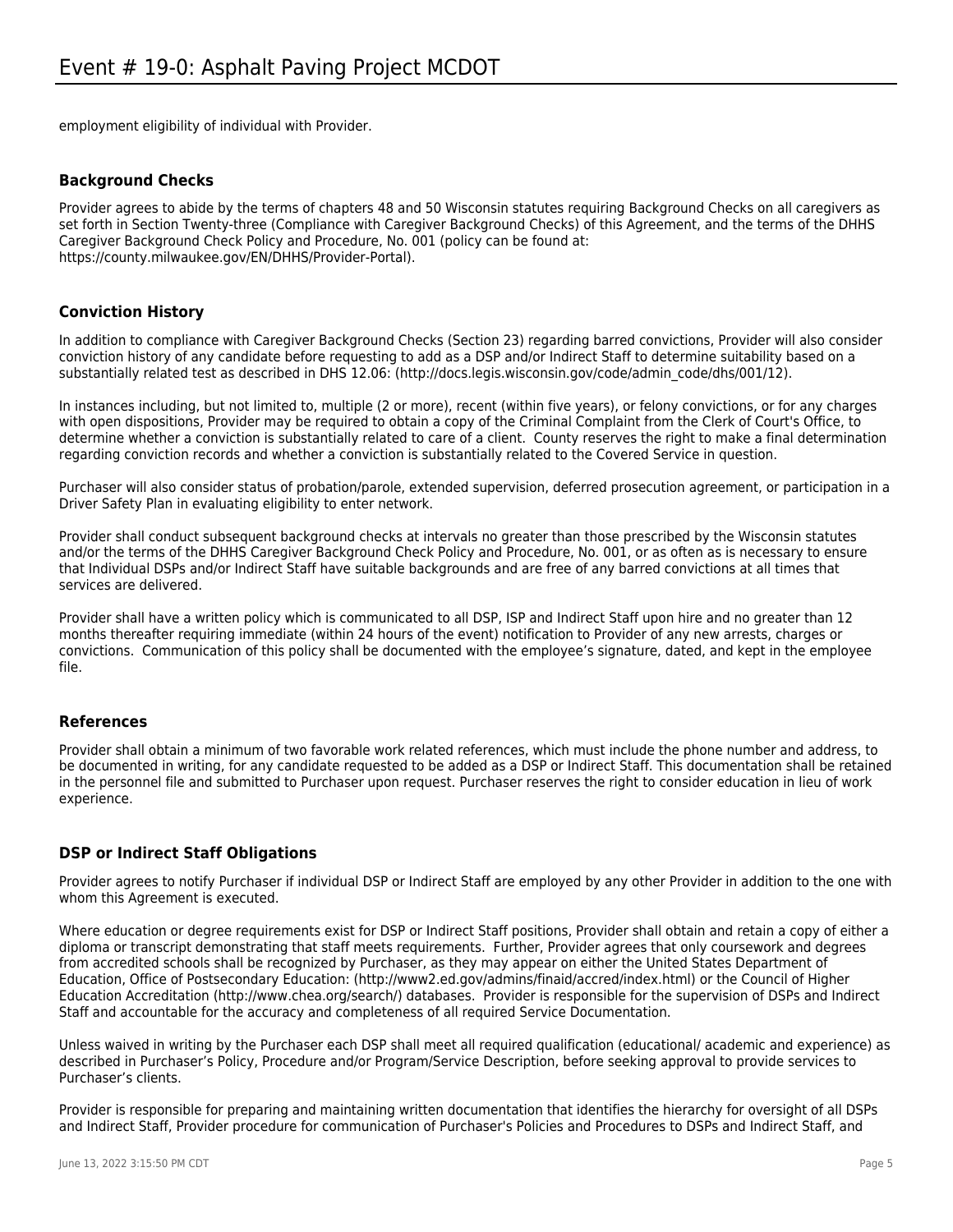Provider plan related to supervision of all DSPs and Indirect Staff, including the process for review and approval of Service Documentation. Provider is responsible for being the point of contact to mediate any and all matters between Purchaser and DSPs and/or Indirect Staff.

## **Required Personnel**

Provider shall provide all personnel required to perform the Covered Services listed in Attachment I with a minimum of two (2) DSPs for each Covered Service. Replacement personnel shall be by persons of like qualification. Written notification of approval of new or replacement DSPs and Indirect Staff shall be made per Purchaser Policies and Procedures prior to the provision of Covered Services or having any other contact with Service Recipients. Written notification to include notice and approval of the Purchaser if Provider personnel are employees of or have any other contractual relationship with County. It is understood that final authority for determining eligibility to be a DSP or Indirect Staff rests with the Purchaser. If an individual employee (DSP or Indirect Staff) is removed or otherwise not approved, s/he cannot fill a different position connected with Covered Services (for example, a suspended or otherwise removed DSP may not become an Indirect Staff and vice versa).

## **DSPs and Indirect Staff Roster**

Provider agrees to maintain a current roster of approved DSPs and Indirect staff and to notify Purchaser within 5 business days after a DSP is no longer providing services covered under the Scope of Work. Provider agrees to provide the roster when requested by the Purchaser.

## **Purchaser Policies and Procedures**

Provider shall determine the methods, procedures, and personnel policies to be used in initiating and furnishing Covered Services to the Service Recipient, except as provided herein, or as identified in Purchaser Policies and Procedures.

## **Driver Obligations**

A valid driver's license is required to be held by any DSP and/or Indirect Staff who uses a vehicle for any purpose related to the provision of Covered Services. Provider must obtain an initial driver's license abstract prior to requesting staff be added. A new driver's license abstract must be completed at intervals no greater than 12 months thereafter, or as often as is necessary to ensure that license remains valid at all times that services are delivered.

For any DSP and/or Indirect Staff who uses a vehicle for any purpose related to the provision of Covered Services, Provider shall have a written policy which is communicated to all DSPs upon hire and no greater than every 12 months thereafter requiring immediate (within 24 hours of the event) notification to Provider of any change in validity (suspended, revoked, expired, surrendered, etc.) of driver's license. Communication of this policy shall be documented with the DSP's signature, dated, and kept in the employee file. Upon notification from DSP to Provider as described above, Provider shall immediately suspend the DSP from driving for any purpose related to Covered Services and shall notify Purchaser within two (2) business days. If a provider fails to report the suspension, revocation, or expiration of his/her license and services are billed during the non-valid period, that provider will be subject to termination from providing Covered Services, and all services paid during the non-valid period will be subject to recovery.

## **Removal From Network**

Purchaser reserves the right to remove a DSP or Indirect Staff from the Provider Network at any time for just cause. If Provider is unable to provide authorized Covered Services, this must be reported to Purchaser. If DSP or Indirect Staff is terminated from Provider for any reason connected to Covered Services, Purchaser must be notified in writing within 2 business days.

## **Termination Notification**

If DSP or Indirect Staff leaves or is let go from their position serving Milwaukee County clients for any reason connected to services covered in this Agreement, Purchaser must be notified in writing within two (2) business days if the staff member has access to the Electronic Health Record (EHR), and Five (5) business days for all other staff. If a Direct or Indirect Service Provider is terminated due to a credible allegation or determination of caregiver misconduct or fraud, the Provider agrees to notify the Purchaser on the Provider Staff Add/Drop Form. Provider agrees not to use DSP in the provision of Covered Services or Indirect Staff who are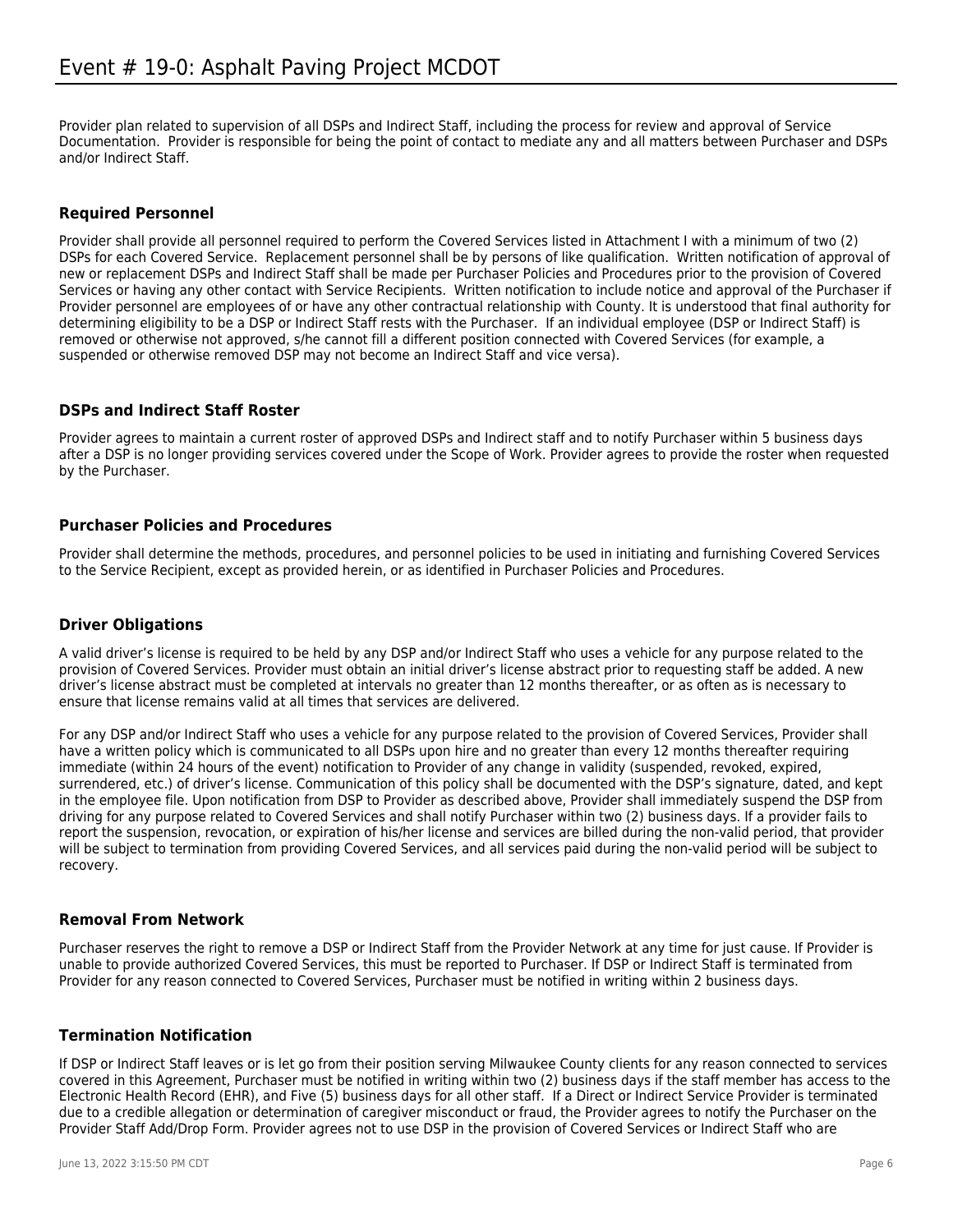suspended, debarred, or under investigation by Purchaser or other Federal, State, or Local entities, without prior notification to and approval from Purchaser.

## **Licensing Revocation**

Where a State of Wisconsin program, agency or DSP license (including a driver's license) or certification is required to provide services under this Agreement, Provider agrees to notify Purchaser within Two (2) business days if there is a complaint made to a licensing board or other governing body that the Provider is made aware of, an occurrence of negative findings such as license surrender, suspension, revocation, expiration, or request of forfeiture, fines, plan(s) of correction due to licensing violations that occur.

## **Staffing and Coverage**

Provider shall have more than one employee or Independent Service Provider at their agency, and at least two DSPs for each Covered Service unless prior written approval is obtained, or unless otherwise allowed per Purchaser Policy and Procedure. A request must include a plan which demonstrates formal arrangements for coverage arising from absences, illness, vacation, etc., and/or variations in program volume.

#### **Compensation**

Provider shall comply with all applicable wage and payment laws dealing with compensation of DSPs and Indirect Staff, particularly as they relate to withholding pay, wage deductions, and/or making payment of wages conditional upon payment for outcome based services. Payment of wages cannot be made conditional on payment from Purchaser unless such arrangement conforms to the parameters of Chapter 109 of Wisconsin Statutes.

## **Anti-Harassment Policy**

In accordance with Wisconsin Fair Employment Law and Department of Workforce Development/Equal Rights Division, an antiharassment policy must be implemented and adhered to by Providers. A strong and effective policy is required prohibiting workplace harassment, and procedures for addressing such matters when they arise. The policy must be communicated to DSP and Indirect Staff during orientation of new staff (no later than 30 days of hire). DSP's must receive a copy of the agency policies regarding harassment and the procedures for reporting it. Agency must provide and document training sessions related to harassment and retain documentation that all DSP's have received a copy of the agency harassment policies and procedures.

Guidance for creating an anti-harassment policy can be found at following link: https://dwd.wisconsin.gov/er/civil\_rights/discrimination/sex\_discrimination.htm

## **Provider Obligations for Service Recipients**

#### **General Obligations**

Provider agrees to provide Covered Services for Participants/Service Recipients in accordance with Purchaser's Policies and Procedures, referral form and Service Plan. Any deviations, exceptions, waivers, etc., must be in writing from Purchaser. No Purchaser approved clients will be barred or denied services unless a written approval is received from Purchaser.

#### **Non-Billable Activities**

Unless otherwise indicated by this Agreement or Purchaser Policy or Procedure, the following are not billable activities:

- 1) Travel time to and from Covered Services
- 2) Non face-to-face activity, including collateral contacts and phone calls to or regarding client
- 3) No Shows
- 4) Service Documentation time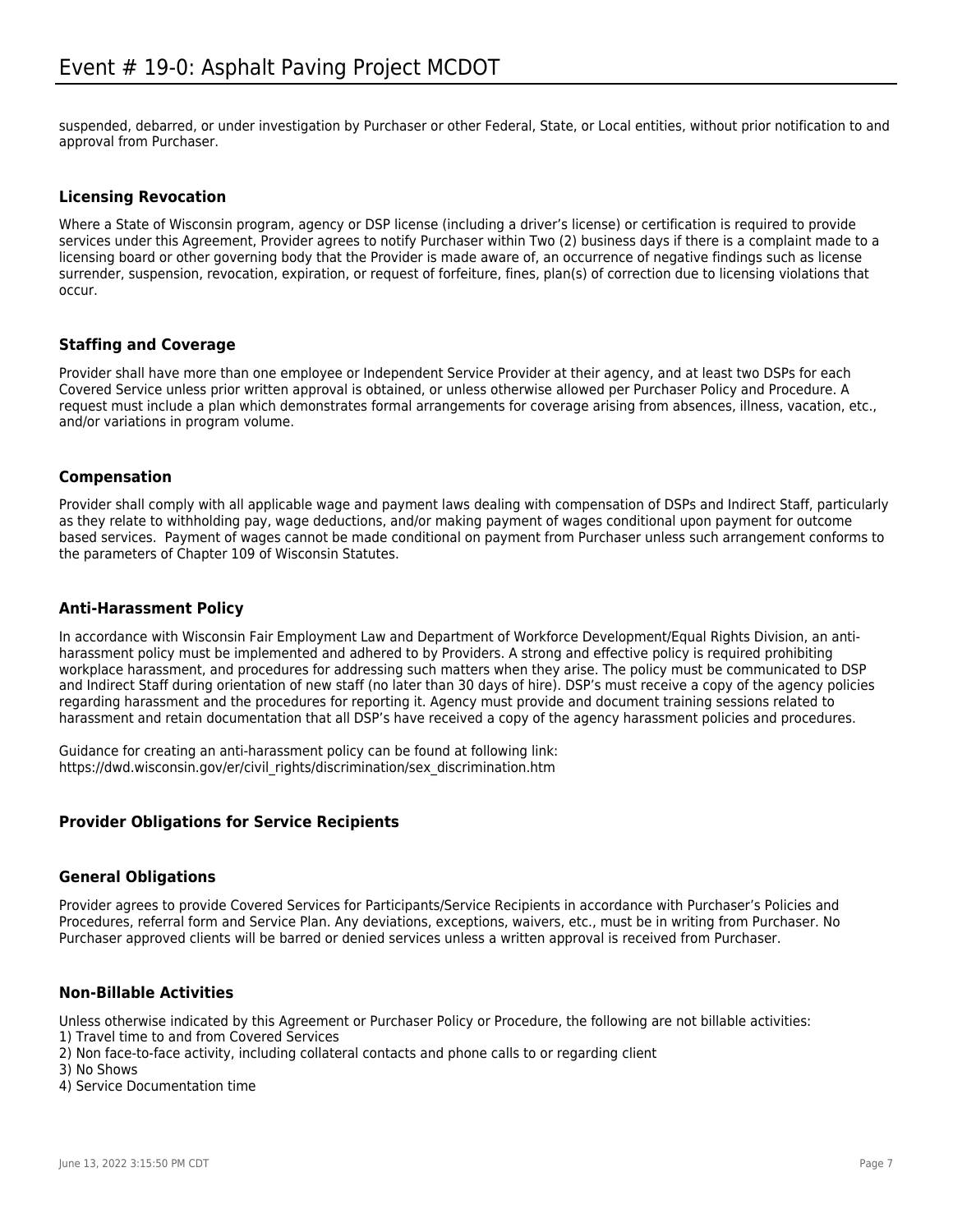## **Critical Incident Policy**

Provider shall have a Critical Incident policy. Critical Incidents are defined as any events or situations that jeopardize the health or safety of Service Recipients or of staff. These situations include, but are not limited to, the following or as otherwise defined by the policy of the respective contract division:

1) Death.

2) Physical injury.

3) Fire Setting.

4) Commission of a serious offense to or by the service recipient, DSP, or Indirect Staff.

5) Service Recipient attempts suicide or is actively suicidal.

6) Any event that could result in media exposure.

7) Physical or sexual assault on or by Service Recipient, DSP, or Indirect Staff

8) Any instance of abuse or neglect to Service Recipient by any person including another Service Recipient

9) Any credible allegation of caregiver misconduct (as described in DHS 13)

10) Other - An incident of a critical nature that may not be identified above (i.e., death threat made to a Service Recipient, DSP, or Indirect Staff, etc.).

Critical Incidents must be reported in writing to Purchaser as defined by the respective contract division Policy and Procedures. In addition, Provider must immediately report Critical Incidents to the parent/guardian, Care Coordinator, Care Management/Support and Service Coordination Agency, Case Management Agency, Recovery Support Coordinator, and/or Human Service Worker/Juvenile Justice Worker.

Critical incident and notifications shall be documented in the Case Notes.

#### **Provider Obligations for Service Documentation**

#### **Obligation for Minors**

In the case of a minor, Service Documentation shall be retained until the Participant becomes 19 years of age or until seven (7) years after Covered Services have been completed, whichever is longer. In the case of an adult, records shall be retained for a minimum of seven (7) years after Covered Services have completed.

#### **Service Documentation Maintenance by Provider**

Provider agrees to maintain Service Documentation as required by this Agreement and Policies and Procedures including a service specific consent for services signed and dated by the Service Recipient (if age 14 or older) and/or parent/guardian prior to the provision of Covered Services.

#### **Transportation of Minors**

If the Service Recipient is under the age of 18 and is to be transported by a DSP or any other individual under direction of the agency, a transportation consent form must be signed and dated by the child's parent/legal guardian or by the adult Service Recipient prior to the first transport (unless otherwise indicated by policy and procedure). This documentation shall be retained in the case/client file and submitted to Purchaser upon request.

#### **Service Documentation**

Provider agrees to maintain and retain Service Documentation as required by all applicable Policies and Procedures. Provider agrees to ensure all DSP's service documentation is legible.

The signature of the DSP on service documentation (progress notes, treatment plans, etc.) must contain at a minimum the first and last name, and not contain all capital letters or initials only. Electronic signatures are acceptable per required guidelines mentioned elsewhere in the Agreement.

See definition of Case Notes in Attachment A for required elements. Purchaser reserves the right not to pay for units of Covered Services reported by Provider that are not supported by Service Documentation required under this Agreement.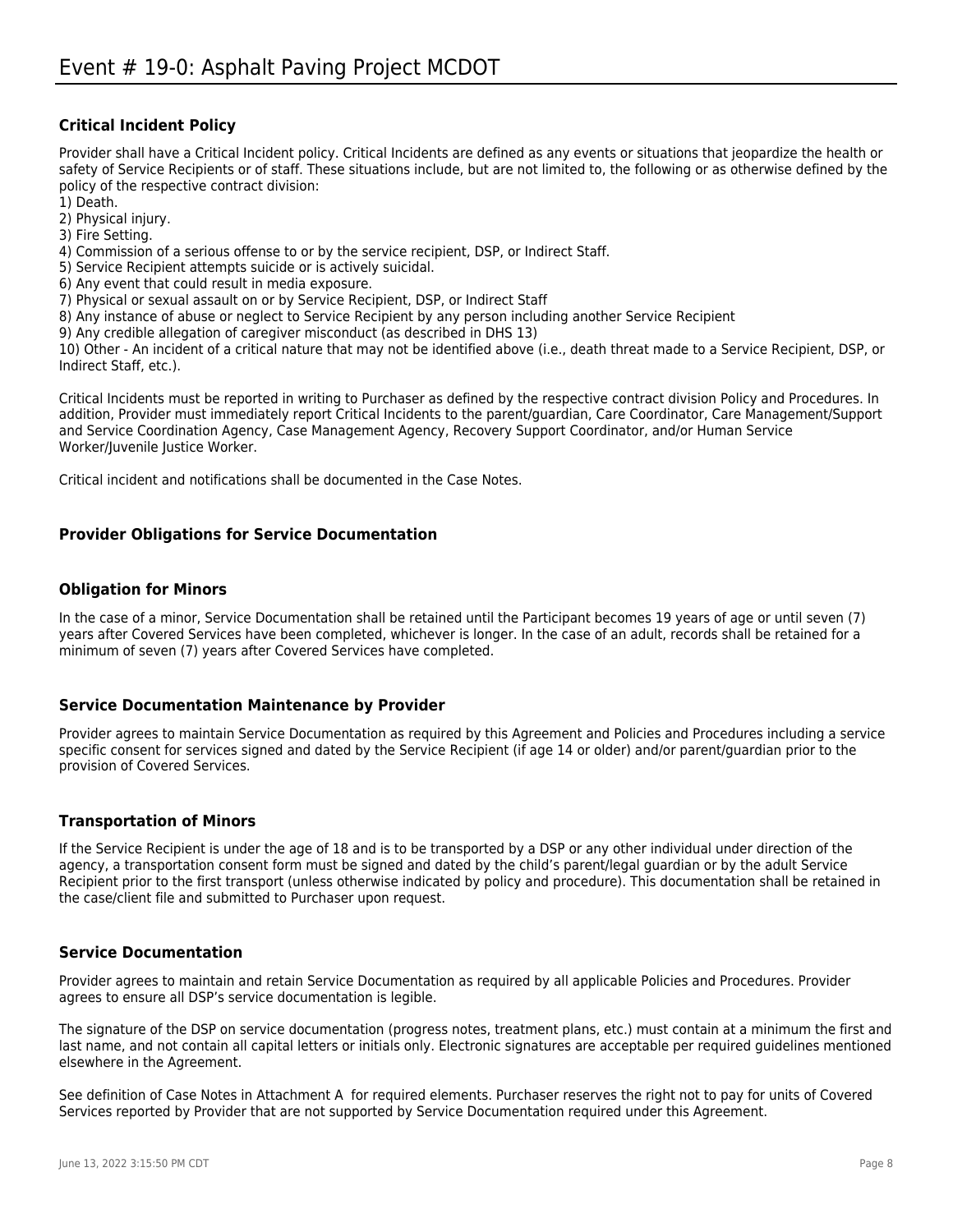Any correction, creation of, or addition to Service Documentation after billing must receive prior approval. Service Documentation otherwise created or obtained subsequent to billing or in response to site review findings will not be accepted as support for payment (including affidavits).

Where Purchaser policy designates, all services covered under this Agreement requires a Participant or Service Recipient signature verification indicating the services were received documented.

## **Case Note Completion Limits**

Provider agrees to ensure that DSPs complete and retain Case Notes prior to billing for Covered Services. In no case shall Case Notes be completed more than 10 days after the provision of Covered Service unless otherwise specified in Purchaser Policies and Procedures.

## **Electronic Health Record**

Provider utilizing any Electronic Health Record (EHR) systems for Case Notes or other Service Documentation agrees to abide by Purchaser's Electronic Record Keeping Systems requirements as follows:

Provider may maintain case notes electronically if Provider has a written policy describing the record and the authentication and security policy, in accordance with state and federal standards and laws related to electronic medical records/electronic health records or electronic case notes. This policy shall be submitted to Purchaser upon request.

Electronic Software Systems (ESS) must conform to HIPAA security rules requiring appropriate administrative physical and technical safeguards to ensure the confidentiality, integrity and security of electronic protected health information. ESS must include at a minimum; data integrity, password protection, a back-up system, client confidentiality, as well as safeguards to protect against modification of the record, or unauthorized access.

DSP's electronic signatures may only be used by the person who makes the entry. Provider must possess a statement signed and dated by the DSP, which certifies that only the DSP shall use the electronic representation via use of a personal password. This statement shall be kept in the DSP's personnel file and shall be submitted to Purchaser upon request.

## **Service Documentation Requirements**

Service Documentation will be on such forms and in such detail as may be required by Purchaser and will be made available to Purchaser upon request.

## **Non-Discrimination, Affirmative Action, Civil Rights, and Equal Employment Opportunity**

#### **Non-Discrimination**

No eligible client or patient shall be unlawfully denied services or be subjected to discrimination because of age, race, religion, color, sex, national origin or ancestry, handicap, physical condition, developmental disability, arrest or conviction record, sexual orientation, military/veteran status or military participation.

Contractor agrees not to unlawfully discriminate against any employee or applicant for employment because of race, religion, color, national origin or ancestry, age, sex, sexual orientation, gender identity and gender expression, disability, marital status, family status, lawful source of income, or status as a victim of domestic abuse, sexual assault or stalking, handicap, physical condition, developmental disability, arrest or conviction record, sexual orientation, military/veteran status or military participation.

## **Indemnity & Insurance**

## **Indemnity & Insurance**

Contractor agrees to the fullest extent permitted by law, to indemnify, defend and hold harmless, the County, its officers and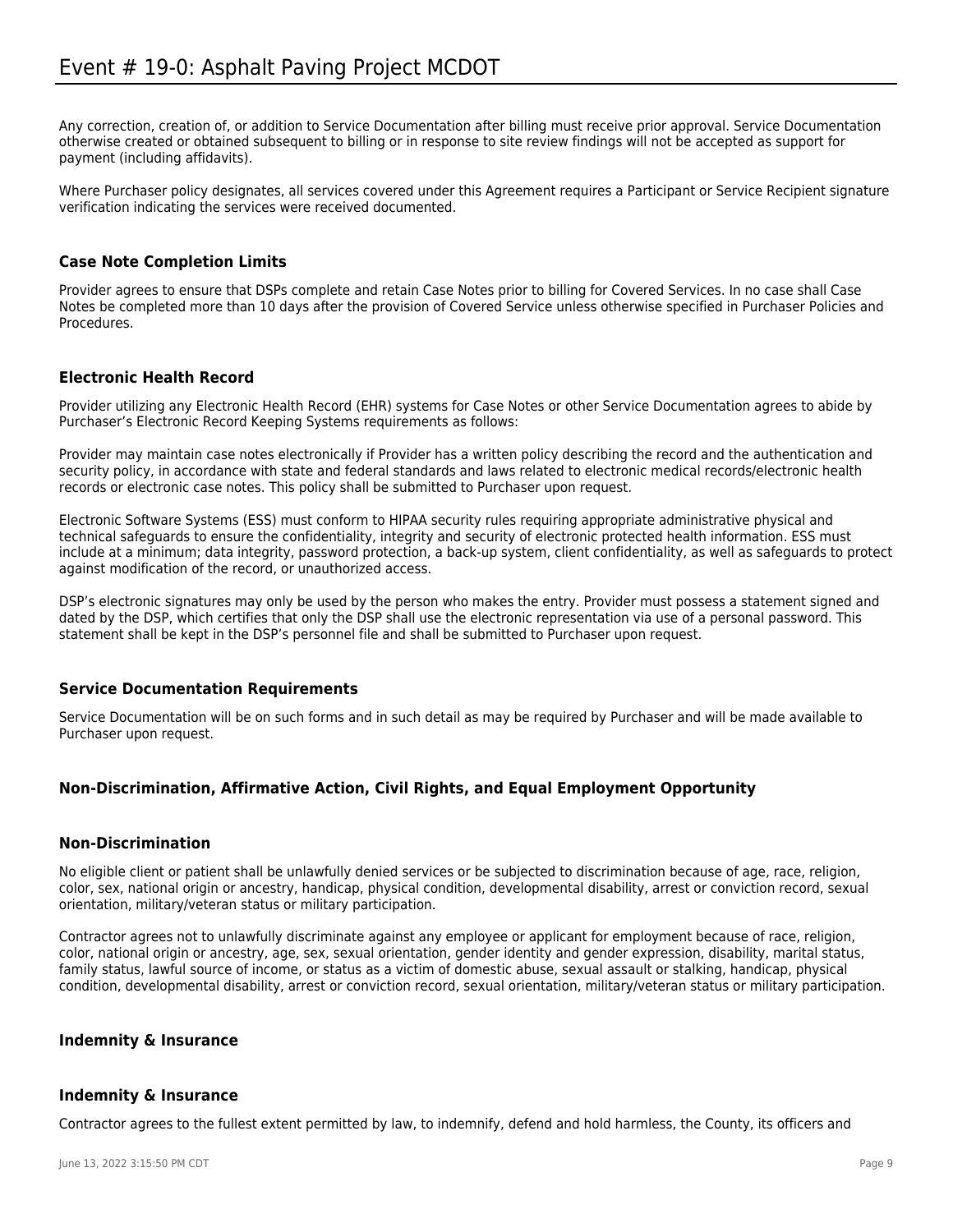employees, from and against all loss or expense including costs and attorney's fees by reason of liability for damages including suits at law or in equity, caused by any wrongful, intentional, or negligent act or omission of the Contractor, or its (their) agents or Subcontractor(s) or Independent Service Providers, which may arise out of or are connected with the activities covered by this Agreement.

## **Financial Responsibility**

Contractor agrees to evidence and maintain proof of financial responsibility to cover costs as may arise from claims of tort, malpractice, errors and omissions, statutes and benefits under Workers' Compensation laws and/or vicarious liability arising from employees, board members and volunteers. Such evidence shall include insurances covering Workers' Compensation claims as required by the State of Wisconsin, Commercial General Liability and/or Business Owner's Liability, Automobile Liability and Professional Liability (where applicable) in the minimum amounts listed below. Contractor must obtain all required coverage or confirm that applicable coverage has been obtained by County approved Independent Service Provider(s) or approved Subcontractor(s).

#### **Automotive Insurance**

Automobile insurance that meets the Minimum Limits as described in this Contract is required for all agency vehicles (owned, nonowned, and/or hired). In addition, Contractor shall have Automobile Liability Insurance that meets the Minimum Limits for nonowned and/or hired autos as described in this Contract.

Contractor hereby certifies that Contractor's Direct Service Providers who use personal vehicles for any purpose related to the provision of Covered Services have in effect insurance policies in companies licensed to do business in the State of Wisconsin providing protection against all liability, including public liability and property damage, arising out of the use of their automobiles during the course of their employment. Contractor further certifies that said Direct Service Providers have a Driver's License valid in the state of Wisconsin.

## **Professional Liability Insurance**

If the services provided under the contract constitute professional services, Contractor shall maintain Professional Liability coverage as listed below. Treatment providers (including psychiatrists, psychologists, social workers) who provide treatment off premises must obtain General Liability coverage (on premises liability and off-premise liability), to which Milwaukee County is added as an additional insured, unless not otherwise obtainable.

#### **Insurance Requirements**

It being further understood that failure to comply with insurance requirements may result in suspension Each type of insurance is identified with it's minimum limits.

WISCONSIN WORKERS' COMPENSATION Employer's Liability: \$100,000/\$500,000/\$100,000

COMMERCIAL GENERAL AND/OR BUSINESS OWNER'S LIABILITY Bodily Injury & Property Damage: \$1,000,000 - Per Occurrence (Incl. Personal Injury, Fire, Legal Contractual & Products/Completed: \$1,000,000 - General Aggregate Operations)

AUTOMOBILE LIABILITY Bodily Injury & Property Damage: \$1,000,000 Per Accident All Autos - Owned, Non-Owned and/or Hired Uninsured Motorists: Per Wisconsin Requirements

PROFESSIONAL LIABILITY To include Certified/Licensed Mental Health: \$1,000,000 Per Occurrence and AODA Clinics and Providers: \$3,000,000 Annual Aggregate and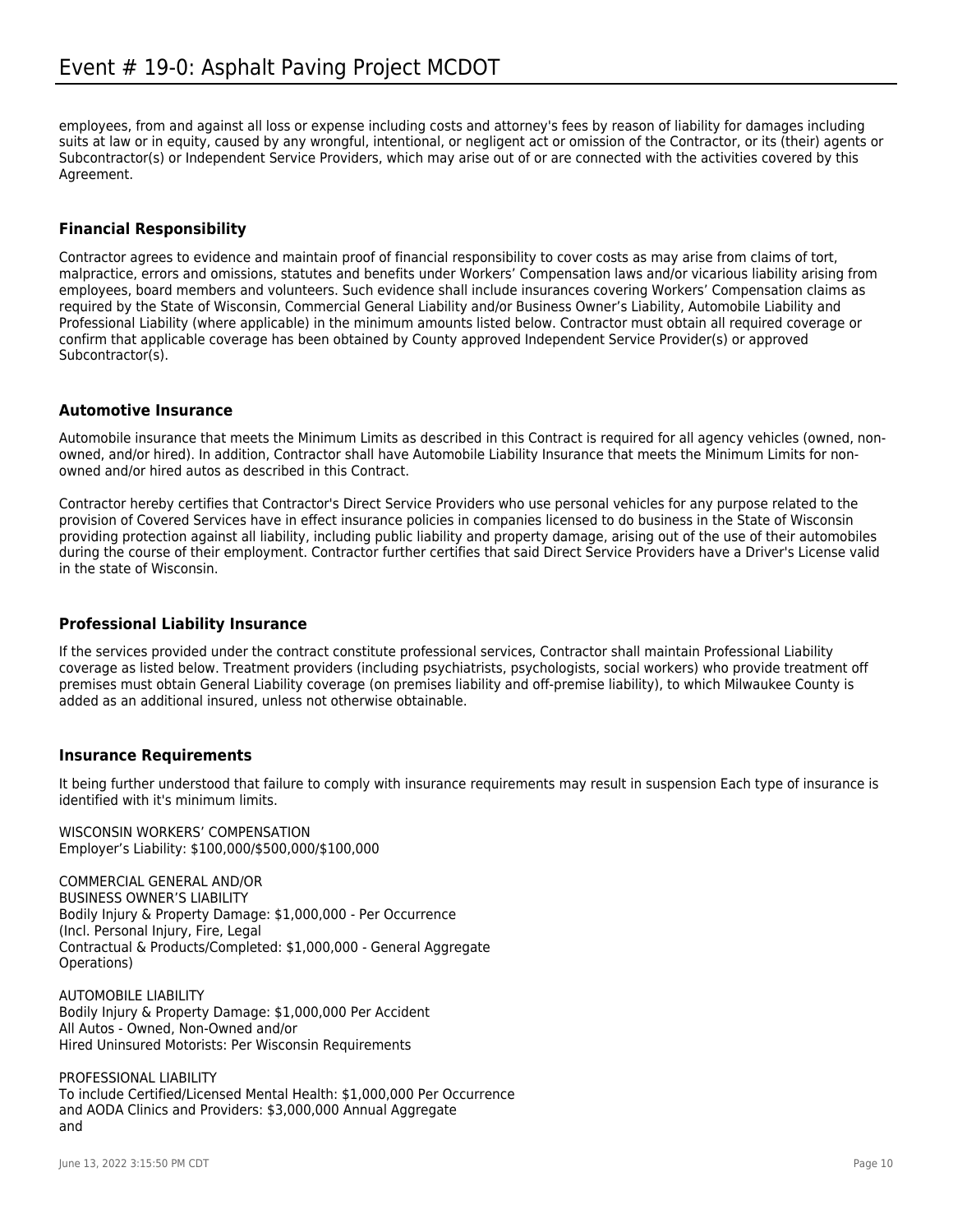Hospital, Licensed Physician or any other: As required by State Statute qualified healthcare provider under Sect 655 Wisconsin Patient Compensation Fund Statute

Any non-qualified Provider under Sec 655: \$1,000,000 Per Occurrence/Claim Wisconsin Patient Compensation Fund Statute: \$3,000,000 Annual Aggregate State of Wisconsin (indicate if Claims Made or Occurrence)

Other Professionals: \$1,000,000 Per Occurrence \$1,000,000 Annual aggregate or Statutory limits whichever is higher

Should the statutory minimum limits change, it is agreed the minimum limits stated herein shall automatically change as well.

## **Notice and Disclosure**

Milwaukee County, as its interests may appear, shall be named as, and receive copies of, an "additional insured" endorsement, for general liability, automobile insurance, and umbrella/excess insurance. Milwaukee County must be afforded a thirty day (30) written notice of cancellation, or a non-renewal disclosure must be made of any non-standard or restrictive additional insured endorsement, and any use of non-standard or restrictive additional insured endorsement will not be acceptable.

Exceptions of compliance with "additional insured" endorsement are: 1) Transport companies insured through the State "Assigned Risk Business" (ARB). 2) Professional Liability where additional insured endorsement is not allowed by the insurance company.

## **Workers Compensation**

Workers Compensation coverage is required for all Contractors, regardless of organizational structure or size (includes oneemployee providers as well as Contractors composed solely of independent contractors). In addition to the coverages and minimum amounts mentioned in the insurance provision of the Agreement, the vendor shall also provide evidence of the following endorsement:

A Waiver of Subrogation for Workers' Compensation by endorsement in favor of Milwaukee County is also required. A copy of the endorsement shall be provided to DHHS.

## **Evidence of Coverage**

Contractor shall furnish County annually on or before the date of renewal, evidence of a Certificate indicating the above coverage (with the Milwaukee County Department of Health and Human Services named as the "Certificate Holder") shall be submitted for review and approval by County throughout the duration of this Agreement. If said Certificate of Insurance is issued by the insurance agent, it is Contractor's responsibility to ensure that a copy is sent to the insurance company to ensure that the County is notified in the event of a lapse or cancellation of coverage.

CERTIFICATE HOLDER Milwaukee County Department of Health and Human Services Contract Administrator 1220 W. Vliet Street, Suite 304 Milwaukee, WI 53205

## **Underwriting**

If Contractor's Professional Liability insurance is underwritten on a Claims-Made basis, the Retroactive date shall be prior to or coincide with the date of this Agreement, the Certificate of Insurance shall state that professional malpractice or errors and omissions coverage, if the services being provided are professional services coverage is Claims-Made and indicate the Retroactive Date, Contractor shall maintain coverage for the duration of this Agreement and for six (6) years following the completion of this Agreement.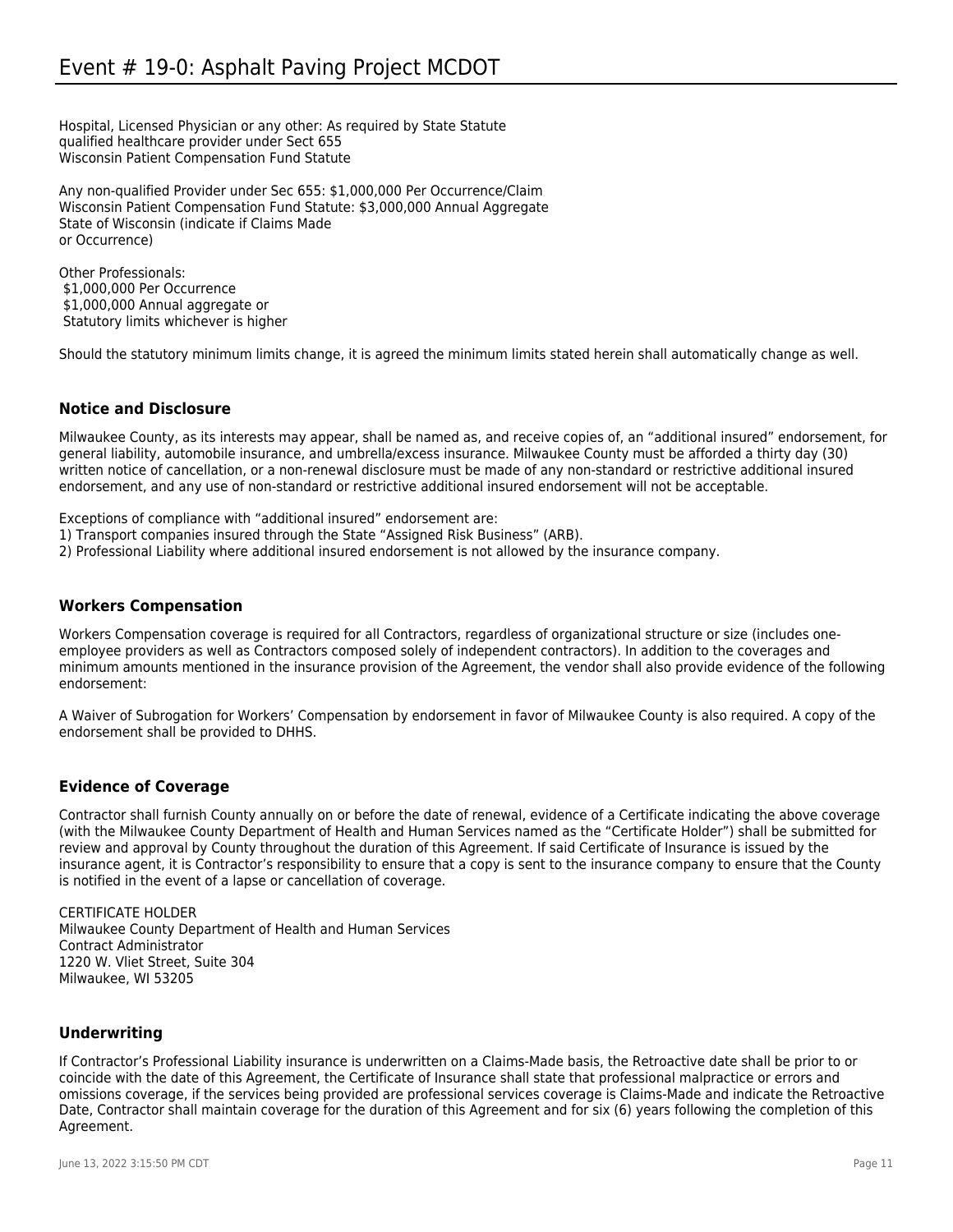It is also agreed that on Claims-Made policies, either Contractor or County may invoke the tail option on behalf of the other party and that the Extended Reporting Period premium shall be paid by Contractor.

## **Evidence of Insurance**

Binders are acceptable preliminarily during the Contractor application process to evidence compliance with the insurance requirements.

#### **Approved Insurance Company**

All coverages shall be placed with an insurance company approved by the State of Wisconsin and rated "A" per Best's Key Rating Guide. Additional information as to policy form, retroactive date, discovery provisions and applicable retentions, shall be submitted to County, if requested, to obtain approval of insurance requirements.

#### **Waivers**

Any deviations, including use of purchasing groups, risk retention groups, etc., or requests for waiver from the above requirements shall be submitted in writing to the Milwaukee County Risk Manager for approval prior to the commencement of activities under this Agreement:

Milwaukee County Risk Manager Milwaukee County Courthouse – Room 302 901 North Ninth Street Milwaukee, WI 53233

The insurance requirements contained in this Agreement are subject to periodic review and adjustment by the County Risk Manager. Failure on part of the Contractor to produce or maintain the required insurance during the term of contract including any extension(s), shall constitute a material breach of the contract upon which County may immediately terminate this agreement.

## **Contract Renegotiation**

#### **Renegotiation**

This Contract may be renegotiated in the event of changes required by law, regulations, court action, or inability of either party to perform as committed in this Contract. Revision of this Contract must be agreed to by both parties as evidenced by an addendum signed by their authorized representatives.

#### **Assignment and Sucontract Limitation**

#### **Transfer of Interests and Obligations**

This contract shall be binding upon and inure to the benefit of the parties and their successors and assigns provided. Contractor shall neither assign nor transfer any interest or obligation in this Contract without the prior written consent of County, unless otherwise provided herein.

#### **Subcontracting**

Contractor may not subcontract this agreement in part or in whole, including agreements with Independent Service Providers, without prior written consent of County. Any such subcontract or Independent Service Provider agreement must be in writing and must use: for Independent Service Provider - the standard Independent Service Provider Agreement developed by County; for Subcontractors – Pre-approved Subcontract Agreement containing all the provisions of this Contract with prior approval of the County, before provision of any service under this Contract.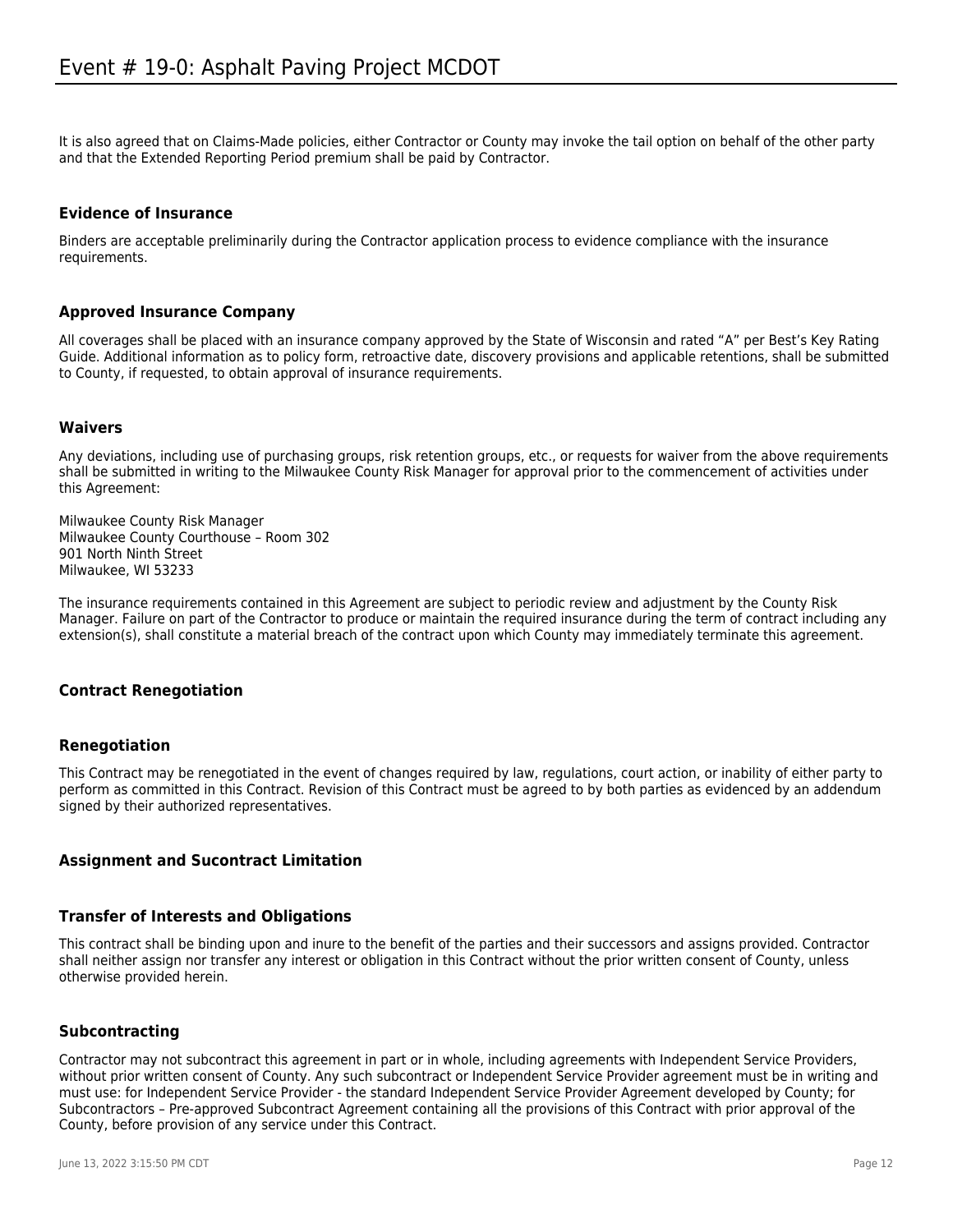#### **Disallowance and Reservation**

Billing may be disallowed for any services covered in this Agreement provided by unauthorized Independent Service Providers or subcontractors. Provider is responsible for supervision and fulfillment of the terms and conditions of this Agreement when entering into agreements with approved ISP or approved subcontractors.

#### **Resolution of Disputes**

#### **Resolution**

The Contractor may file a formal grievance or otherwise appeal decisions of Purchaser in accordance with Purchaser Policies and Procedures, Milwaukee County Ordinances.

#### **Prohibited Practices**

#### **Conflict of Interest**

During the period of the Contract, Contractor shall not hire, retain, or utilize for compensation any member, officer, or employee of the Milwaukee County Department of Health and Human Services representing County or any person who, to the knowledge of Contractor, has a conflict of interest, unless approved in writing by the Director of the Department of Health and Human Services. No employee of the Milwaukee County Department of Health and Human Services representing County shall be an officer, member of the Board of Directors, or have a proprietary interest in Contractor's business unless approved in writing by the Director of the Department of Health and Human Services.

#### **Code of Ethics**

Contractor attests that it is familiar with Milwaukee County's Code of Ethics, Chapter 9 of Milwaukee County Code of General Ordinances which states in part, "No person shall offer or give to any public official or employee, directly or indirectly, and no public official or employee shall solicit or accept from any person, directly or indirectly, anything of value if it could reasonably be expected to influence the public official's or employee's vote, official actions or judgment, or could reasonably be considered as a reward for any official action or inaction or omission by of the public official or employee."

Said Chapter further states, "No person(s) with a personal financial interest in the approval or denial of a contract being considered by a County department or with an agency funded and regulated by a County department, may make a campaign contribution to any candidate for an elected County office that has final authority during its consideration. Contract considerations shall begin when a contract is submitted directly to a County department or to an agency until the contract has reached its final disposition, including adoption, county executive action, proceedings on veto (if necessary) or departmental approval."

#### **Prohibited Practices**

Contractor is prohibited from offering other providers, or any other person(s), monetary compensation or any other type of reciprocal compensation for making referrals to Contractor for services under this Contract.

The use or disclosure by any party of any information concerning eligible clients or patients who receive services from Contractor, for any purpose not connected with the administration of Contractor's or County's responsibilities under this Contract is prohibited, except with the informed written consent of the eligible client or patient or the guardian of the client or patient.

#### **Required Disclosures**

#### **Requirements**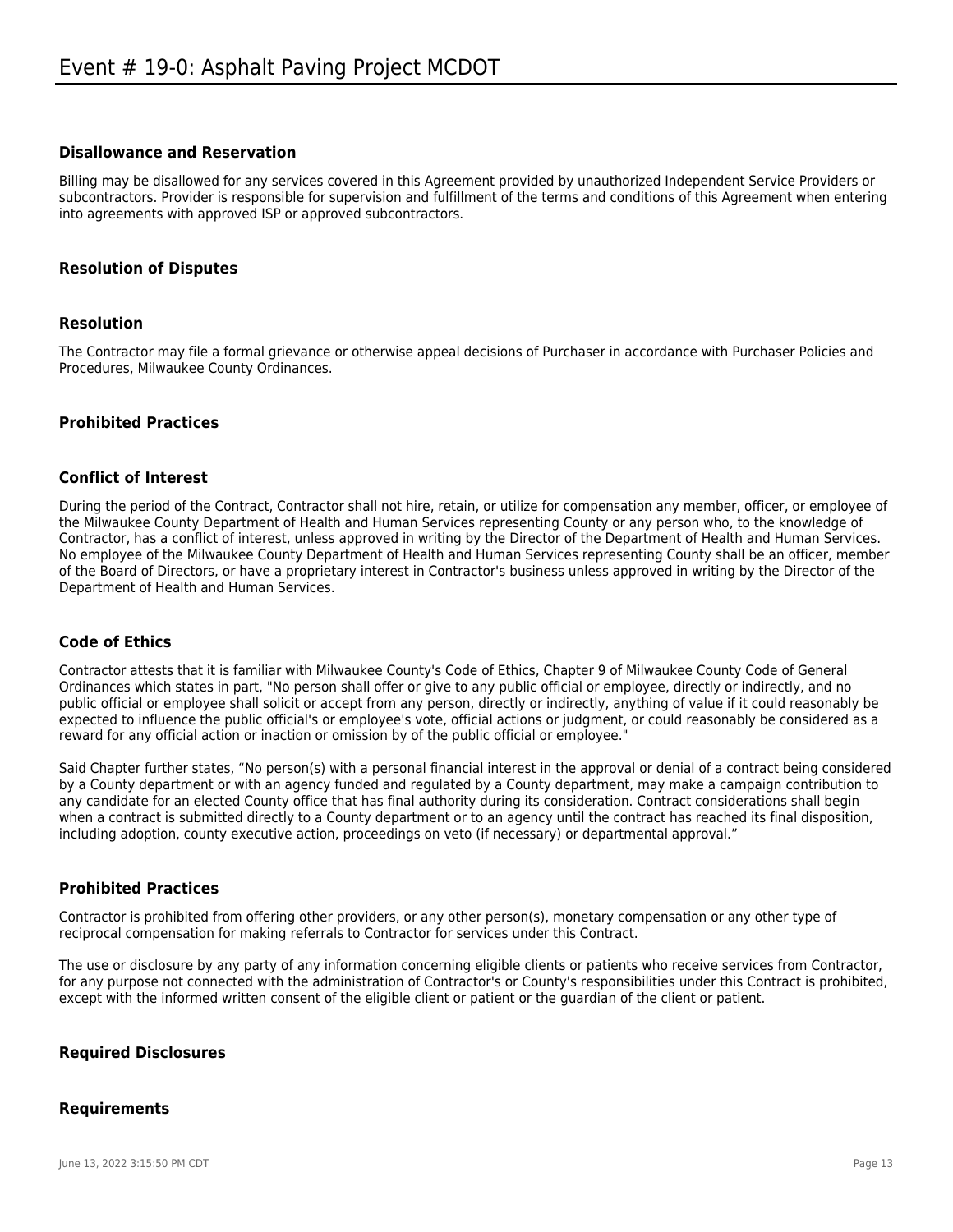The Contractor agrees to comply with the disclosure requirements of 42 CFR Part 455, Subpart B, as now in effect or as may be amended. To meet those requirements, and address real or potential conflict of interest that may influence service provision, the Contractor shall furnish, upon request, to the Milwaukee County DHHS and upon request, to the Wisconsin DHS in writing:

(a) The names and addresses of all vendors of drugs, medical supplies or transportation, or other providers in which it has a controlling interest or ownership;

(b) The names and addresses of all persons who own or have a controlling interest in the Contractor;

(c) Whether any of the persons named in compliance with (a) and (b) above are related to any owner or to a person with a controlling interest as spouse, parent, child or sibling;

(d) The names and addresses of any subcontractors who have had business transactions with the Contractor;

(e) The identity of any person, named in compliance with (a) and (b) above, who has been convicted of a criminal offense related to that person's involvement in any program under Medicare, Medicaid or Title XIX services programs since the inception of those programs.

#### **Disclosure**

Contractor shall furnish County with written disclosure of any financial interest, purchase or lease agreements, employment relationship, or professional services/consultant relationship which any of Contractor's employees, officers, board members, stockholders, or members of their immediate family may have with respect to any supplier to Contractor of goods and services under this Contract. The relationship extends to partnerships, trusts, corporations or any proprietary interest which could appear to or would allow one party to influence the other party in a related party transaction.

#### **Past Due Liabilities**

Contractor shall notify County, in writing, within 30 days of the date payment was due of any past due liabilities to the federal government, state government, or their agents for income tax withholding, FICA, Worker's Compensation, garnishments or other employee related liabilities, sales tax, income tax of Contractor, or other monies owed in excess of \$5,000 in the aggregate. The written notice shall include the amount(s) owed, the reason the monies are owed, the due date, the amount of any penalties or interest, known or estimated, the unit of government to which the monies are owed, the expected payment date and other related information.

Contractor shall notify County, in writing, within 30 days of the date payment was due of any past due liabilities to any Governmental entity(ies) in excess of \$10,000 in the aggregate, related to the operation of this Contract, for which County has or will reimburse Contractor. The written notice shall include the amount(s) owed, the reason the monies are owed, the due date, the amount of any penalties or interest, known or estimated, the creditor to which the monies are owed, the expected payment date and other related information. If the liability is in dispute, the written notice shall contain a discussion of facts related to the dispute and information on steps being taken by Contractor to resolve the dispute.

#### **Certification Regarding Debarment and Suspension**

#### **Certification Attestation**

Contractor certifies to the best of its knowledge and belief, that Contractor's Business Entity; its Principals, including all owners, partners, or stockholders; and Contractor's Personnel, including, but not limited to, Contractor's employees, officers, directors, board members, consultants, contractors, and agents whether defined as "Key Personnel" or not, billed for under this Contract:

A) Are not currently excluded, debarred, suspended, proposed for debarment, or otherwise ineligible to participate in any Federal health care program, or in Federal procurement or non-procurement programs; or

B) Have not been charged with a criminal offense that falls within the ambit of 42 U.S.C. s. 1320a-7(a), but for which they have not yet been excluded, debarred, suspended, or otherwise declared ineligible; or

C) Have not been excluded, debarred, suspended, or otherwise declared ineligible or voluntarily excluded from covered transactions by any other federal, state, county or local governmental department or agency;

D) Are not presently debarred, suspended, proposed for debarment, declared ineligible, or voluntarily excluded from covered transactions by any federal, state, county or local governmental department or agency;

E) Have not within a three-year period preceding this proposal been convicted of or had a civil judgment rendered against them for commission of fraud or a criminal offense in connection with obtaining or attempting to obtain, or performing a public (federal, state or local) transaction or Agreement under a public transaction; violation of federal or state antitrust statutes or commission of embezzlement, theft, forgery, bribery, falsification or destruction of records, making false statements, or receiving stolen property;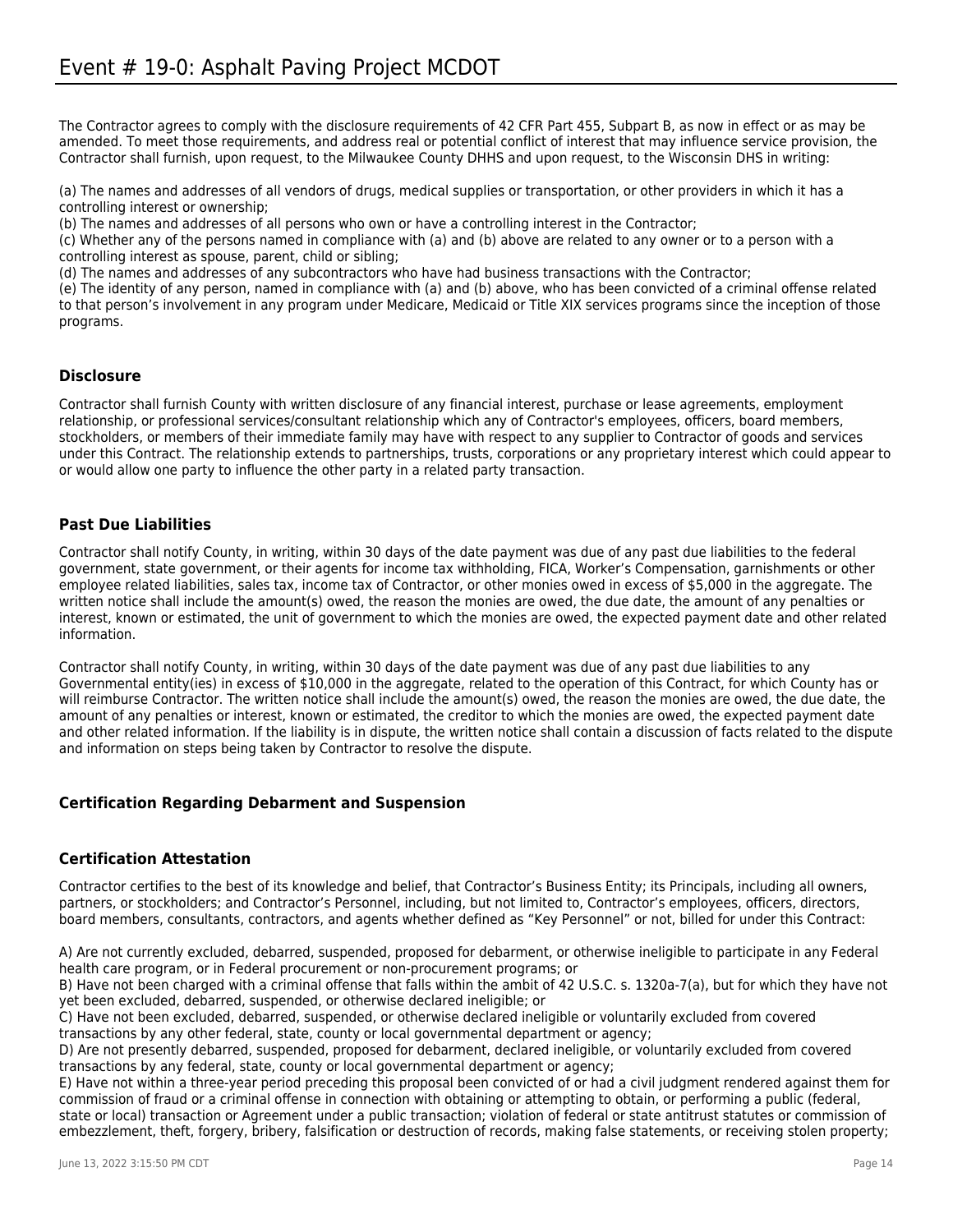F) Are not presently indicted for or otherwise criminally charged by a governmental entity (federal, state or local) with commission of any of the offenses enumerated in (E); and

G) Have not within a three-year period preceding this Agreement had one or more public transactions (federal, state or local) terminated for cause or default.

## **Health Insurance Portability and Accountability Act of 1996**

#### **General Provision of Intent**

Both parties to this Contract confirm their complete intention of complying with the provisions of the Health Insurance Portability and Accountability Act of 1996 (HIPAA) and will undertake any and all changes in their respective data collection and sharing systems, in their patient and consumer relations programs, and in their medical record and information sharing systems to address current or future requirements of HIPAA as determined by the U.S. Department of Health and Human Services (HHS) or the Wisconsin Office of the Commissioner of Insurance.

## **Changes to Contract**

Both parties agree that changes to the contract that might be necessary for one or both parties to meet the requirements of the Health Insurance Portability and Accountability Act shall be made upon discussion and execution of a document containing the necessary changes. Neither party will withhold agreement to reasonable modifications necessary to the Contract that are necessary for one or both parties to comply with HIPAA.

Contractors shall be subject to compliance with the HIPAA regulations as "covered entities." To the extent that the HIPAA regulations apply to Contractor, Contractor agrees to comply with the HIPAA regulations and shall have required documents available for inspection upon request. Covered entities that fail to comply with the applicable standards may be subject to a written complaint filed with the Secretary of Health and Human Services. This provision shall survive the termination of this Agreement regardless of the reason.

Generally, Contractor or vendors are not business associates of payers. However, if and only if Contractor is also providing administrative services for DHHS or BHD, or have access to data of clients other than their own, they will also be covered by the attached Business Associates Agreement. Therefore, unless specifically identified by Purchaser via a separate business associate agreement, Contractors are not considered business associates of Purchaser.

#### **Performance Measurement**

#### **Performance History**

County may consider Contractor performance history in consideration of Service Recipient referrals and in termination or nonrenewal decisions about this Contract. Contractor Performance Measures may be developed which reflect Service Recipient satisfaction, consumer feedback, compliance with Contract and/or Policies and Procedures, and Service Recipient outcomes, conformance with evidence based practices or required service protocols, or other performance domains. Purchaser reserves the right of non-renewal or early termination of contract for low referral or service activity or reallocation of funding to other services.

#### **Reservation of Rights**

Purchaser reserves the right to publish and distribute results of the Performance Measures or other Quality or Compliance review results and will encourage the consideration of Performance history in the selection of Contractor.

County reserves the right to establish and test for knowledge and competency standards related to Covered Services and/or Agreement requirements for Providers, Direct Service Providers, and Indirect Staff.

If substantial deficiencies are identified by Purchaser of Provider knowledge or competence in the delivery of services performed under the Scope of Work, Purchaser may require corrective action to correct the deficiencies. The Purchaser will monitor the Provider's performance and may use the results of this monitoring to evaluate the Provider's ability to provide adequate services to clients. If the Provider fails to meet contract goals and expected results, the Purchaser may reduce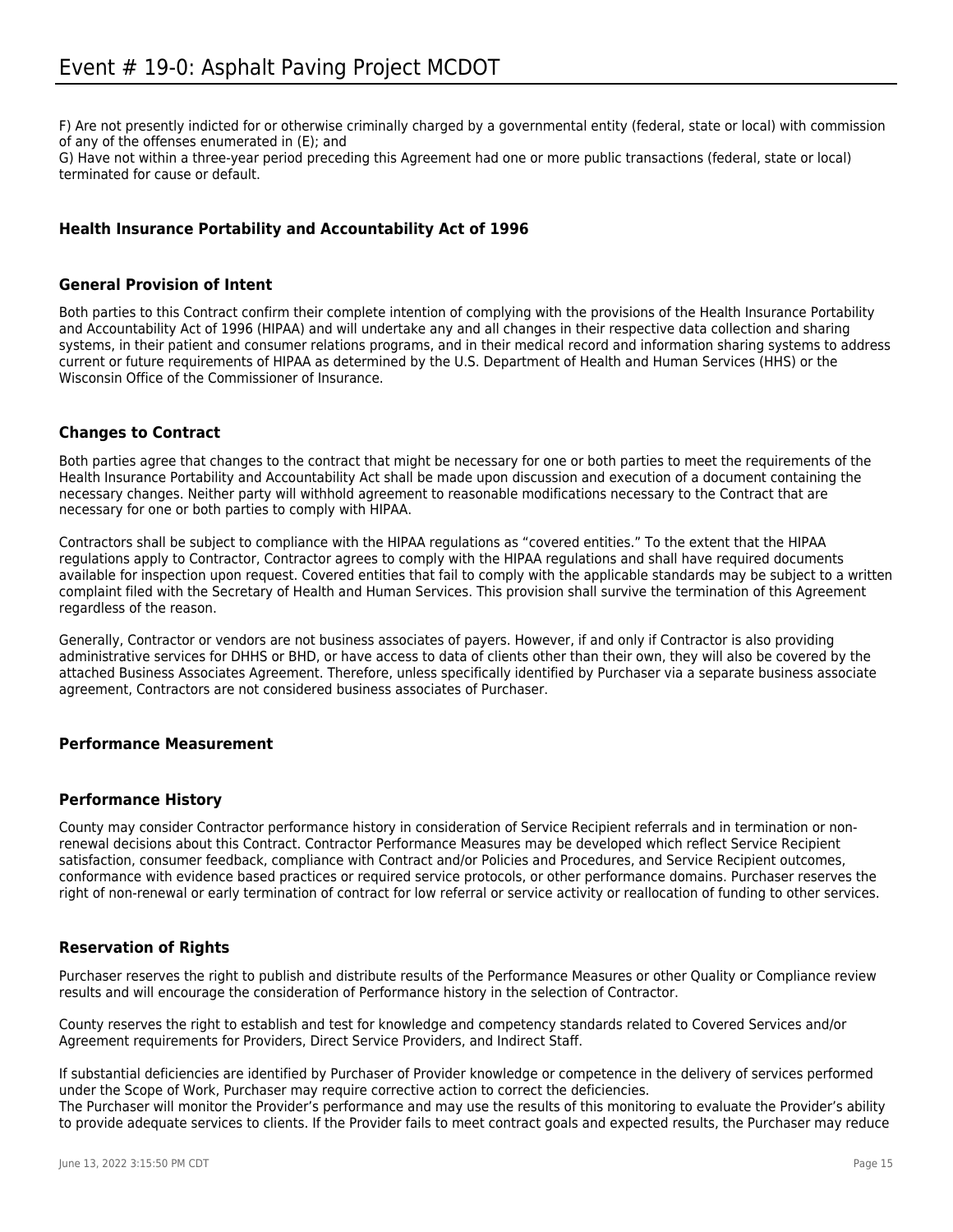or terminate the contract.

## **Assessing Performance in Delivery of Services**

The Purchaser retains sole authority to determine whether the Provider's performance under the contract is adequate. The Contractor agrees to the following:

A) The Provider shall allow the Purchaser's care manager and contracting staff to visit the Provider's facility or work site at any time for the purposes of ensuring that services are being provided as specified in the Plan of Care and the contract. B) Upon request by the Purchaser or its designee, the Provider shall make available to the Purchaser all documentation necessary

to adequately assess Provider performance.

C) The Provider will cooperate with the Purchaser in its efforts to implement the Purchaser's quality improvement and quality assurance program.

D) The Provider shall develop and implement a process for assessing client satisfaction with services provided. The Provider shall report in a timely manner the results of its client satisfaction assessment effort to the Purchaser. The Purchaser reserves the right to review and approve the Provider's client satisfaction assessment process, and to require the Provider to submit a corrective action plan to address concerns identified in the review.

E) The Provider shall cooperate with the Purchaser in implementing the Purchaser's program for assessing client satisfaction with services. The Purchaser reserves the right to require the Provider to submit a corrective action plan to address concerns identified in the review.

F) The Provider shall submit all performance and other program reports as required in Contract or requested by purchaser.

# **Commodity Codes**

Commodity Code Description

30-12-16-01 Asphalt

# **Line Details**

# **Line 1: BASE PROPOSAL S 81ST STREET TO SENDIKS EAST ENTRANCE**

**Description:** BASE PROPOSAL S 81ST STREET TO SENDIKS EAST ENTRANCE –

- · Based on the proposed pavement area of 775'x14'
- · Mill and remove 4" of existing asphalt pavement.
- · Place two 2" lifts of asphalt pavement using 4MT 58-28S DOT mix.

·Tack first lift prior to second lift. they will be providing a map and they can do a walk-through viewing as well.

**Item:** BASE PROPOSAL S 81ST STREET BASE PROPOSAL S 81ST STREET TO SENDIKS EAST ENTRANCE

**Long Item** BASE PROPOSAL S 81ST STREET TO SENDIKS EAST ENTRANCE –

**Description:** •Based on the proposed pavement area of 775'x14'

•Mill and remove 4" of existing asphalt pavement.

•Place two 2" lifts of asphalt pavement using 4MT 58-28S DOT mix.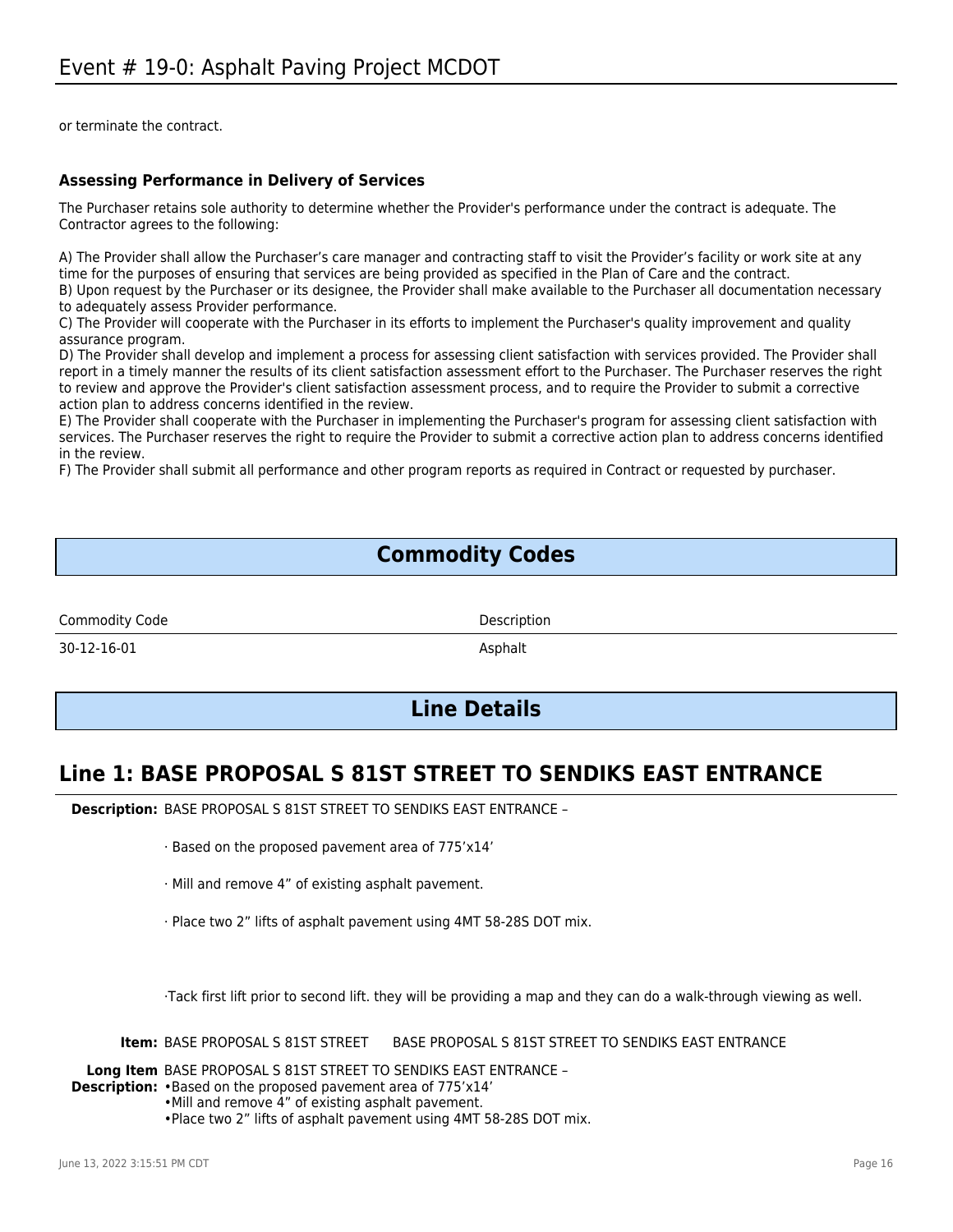| Code:                                  | <b>Commodity</b> 30-12-16-01 | Asphalt                            |                                                                        |                                                 |
|----------------------------------------|------------------------------|------------------------------------|------------------------------------------------------------------------|-------------------------------------------------|
| <b>Manufacturer NONE</b><br>Code:      |                              | Number:                            | <b>Manufacturer BASE PROPOSAL S 81ST STREET TO SENDIKS EAST ENTRAN</b> |                                                 |
| <b>Quantity: 1.0000</b>                |                              | Unit of  OB<br>Measure:            |                                                                        |                                                 |
| <b>Require</b> Yes<br><b>Response:</b> |                              | <b>Price Breaks No</b><br>Allowed: |                                                                        | <b>Allow Alternate Yes</b><br><b>Responses:</b> |

•Tack first lift prior to second lift. they will be providing a map and they can do a walk-through viewing as well.

**Add On** No **Charges Allowed:**